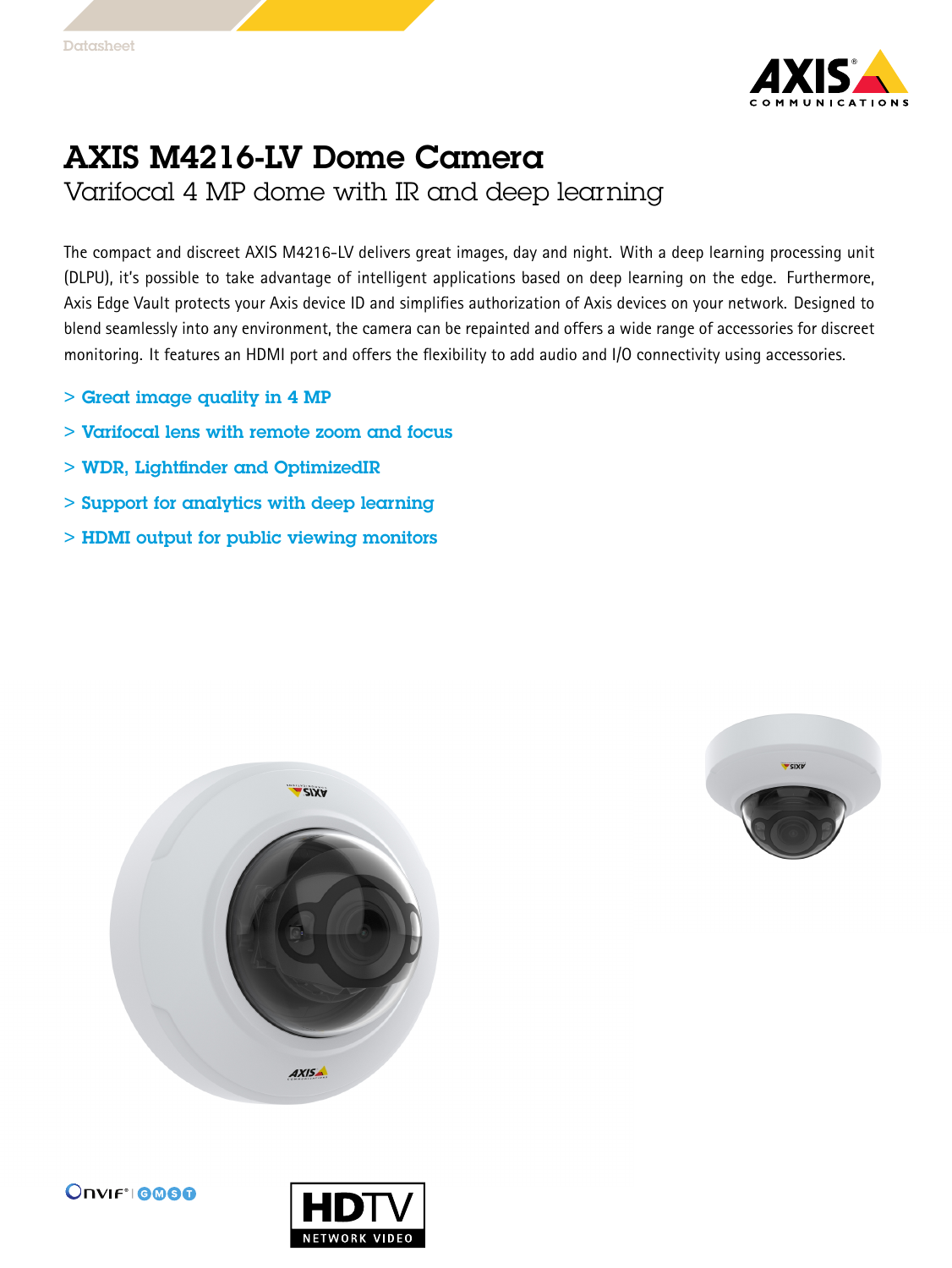## AXIS M4216-LV Dome Camera

| Camera                                  |                                                                                                                                                                                                                                                                                                                                                                                |
|-----------------------------------------|--------------------------------------------------------------------------------------------------------------------------------------------------------------------------------------------------------------------------------------------------------------------------------------------------------------------------------------------------------------------------------|
| lmage sensor                            | 1/2.7" progressive scan RGB CMOS                                                                                                                                                                                                                                                                                                                                               |
| Lens                                    | Varifocal, 3-6 mm, F1.9 - 2.7<br>Horizontal field of view: 100°-45°<br>Vertical field of view: 72°-34°<br>Remote focus and zoom, fixed iris                                                                                                                                                                                                                                    |
| Day and night                           | Automatic IR-cut filter                                                                                                                                                                                                                                                                                                                                                        |
| Minimum<br>illumination                 | With Lightfinder:<br>Color: 0.18 lux at 50 IRE F2.0<br>B/W: 0.03 lux at 50 IRE F2.0, 0 lux when IR illumination is on                                                                                                                                                                                                                                                          |
| Shutter speed                           | 1/37500 s to 1/5 s                                                                                                                                                                                                                                                                                                                                                             |
| Camera angle<br>adjustment              | Pan $\pm$ 180°, tilt -40 to +65°, rotation $\pm$ 105°<br>Can be directed in any direction and see the wall/ceiling                                                                                                                                                                                                                                                             |
| System on chip (SoC)                    |                                                                                                                                                                                                                                                                                                                                                                                |
| Model                                   | CV25                                                                                                                                                                                                                                                                                                                                                                           |
| Memory                                  | 1024 MB RAM, 512 MB Flash                                                                                                                                                                                                                                                                                                                                                      |
| Compute<br>capabilities                 | Deep learning processing unit (DLPU)                                                                                                                                                                                                                                                                                                                                           |
| Video<br>Video                          | H.264 (MPEG-4 Part 10/AVC) Main and High Profiles                                                                                                                                                                                                                                                                                                                              |
| compression                             | H.265 (MPEG-H Part 2/HEVC) Main and High Profiles<br><b>Motion JPEG</b>                                                                                                                                                                                                                                                                                                        |
| Resolution                              | 2304x1728 to 320x240                                                                                                                                                                                                                                                                                                                                                           |
| Frame rate                              | Up to 25/30 fps with power line frequency 50/60 Hz in H.264<br>and H.265ª                                                                                                                                                                                                                                                                                                      |
| Video streaming                         | Multiple, individually configurable streams in H.264, H.265 and<br><b>Motion JPEG</b><br>Axis Zipstream technology in H.264 and H.265<br>Controllable frame rate and bandwidth<br>VBR/MBR H.264/H.265<br>HDMI                                                                                                                                                                  |
| Multi-view<br>streaminq                 | Up to 2 individually cropped out view areas in full frame rate                                                                                                                                                                                                                                                                                                                 |
| <b>HDMI</b> output                      | HDMI 1080p (16:9) @25/30 fps (50/60 Hz)<br>HDMI 720p (16:9) @ 50/60 fps (50/60 Hz)                                                                                                                                                                                                                                                                                             |
| lmage settings                          | Compression, color, brightness, sharpness, contrast, white<br>balance, exposure control, motion-adaptive exposure, WDR: up<br>to 110 dB depending on scene, text and image overlay, mirroring<br>of images, privacy mask<br>Rotation: 0°, 90°, 180°, 270°, including Corridor Format                                                                                           |
| Pan/Tilt/Zoom                           | Digital PTZ                                                                                                                                                                                                                                                                                                                                                                    |
| Audio                                   |                                                                                                                                                                                                                                                                                                                                                                                |
| Audio<br>input/output                   | Two-way audio connectivity via optional AXIS T61 Audio and I/O<br>Interfaces with portcast technology                                                                                                                                                                                                                                                                          |
| Network                                 |                                                                                                                                                                                                                                                                                                                                                                                |
| Security                                | Password protection, IP address filtering, HTTPS <sup>b</sup> encryption,<br>IEEE 802.1X (EAP-TLS) <sup>b</sup> network access control, digest<br>authentication, user access log, centralized certificate<br>management, brute force delay protection, signed firmware,<br>secure boot, signed video, Axis Edge Vault, Axis device ID, secure<br>keystore (CC EAL4 certified) |
| Supported<br>protocols                  | IPv4, IPv6 USGv6, ICMPv4/ICMPv6, HTTP, HTTPS <sup>b</sup> , TLS <sup>b</sup> , QoS Layer<br>3 DiffServ, FTP, SFTP, CIFS/SMB, SMTP, mDNS (Bonjour), UPnP®,<br>SNMP v1/v2c/v3 (MIB-II), DNS/DNSv6, DDNS, NTP, RTSP, RTP,<br>TCP, UDP, IGMPv1/v2/v3, RTCP, ICMP, DHCP, ARP, SOCKS, SSH,<br>HDMI, LLDP, CDP, MQTT v3.1.1, Link-Local address (ZeroConf)                            |
| System integration                      |                                                                                                                                                                                                                                                                                                                                                                                |
| Application<br>Programming<br>Interface | Open API for software integration, including VAPIX <sup>®</sup> and<br>AXIS Camera Application Platform; specifications at axis.com<br>One-click cloud connection<br>ONVIF <sup>®</sup> Profile G, ONVIF® Profile M, ONVIF® Profile S, and<br>ONVIF <sup>®</sup> Profile T, specification at onvif.org                                                                         |
| Event conditions                        | Device status: above operating temperature, above or below<br>operating temperature, below operating temperature, IP address<br>removed, network lost, new IP address, system ready, within<br>operating temperature<br>Edge storage: recording ongoing, storage disruption                                                                                                    |

| Video: live stream open<br><b>Event actions</b><br>MQTT publish<br>Notification: email, HTTP, HTTPS, TCP and SNMP trap<br>Overlay text, zoom preset, day/night mode<br>Pre- and post-alarm video or image buffering for recording or<br>upload<br>Record video: SD card and network share<br>Upload of images or video clips: FTP, SFTP, HTTP, HTTPS, network<br>share and email<br>External output activation via AXIS T61 Audio and I/O Interfaces<br>with portcast technology<br>Event data<br>Data streaming<br>Built-in<br>Remote zoom, remote focus<br>installation aids<br>Analytics<br><b>AXIS Object</b><br>Object classes: humans, vehicles (types: cars, buses, trucks,<br>Analytics<br>bikes)<br>Trigger conditions: line crossing, object in area<br>Up to 10 scenarios<br>Metadata visualized with color-coded bounding boxes<br>Polygon include/exclude areas<br>Perspective configuration<br><b>ONVIF Motion Alarm event</b><br>Applications<br>Included<br>AXIS Object Analytics, AXIS Video Motion Detection,<br>AXIS Face Detector, active tampering alarm<br>Support for AXIS Camera Application Platform enabling<br>installation of third-party applications, see axis.com/acap<br>General<br>IP42 water- and dust-resistant, IK08 impact-resistant,<br>Casing<br>polycarbonate and aluminum casing with hard-coated dome<br>Encapsulated electronics<br>Color: white NCS S 1002-B<br>For repainting instructions of casing and impact on warranty,<br>contact your Axis partner.<br>Sustainability<br>PVC free, BFR/CFR free, 43% recycled plastics<br>Power<br>Power over Ethernet (PoE) IEEE 802.3af/802.3at Type 1 Class 3<br>Typical 5 W, max 9.7 W<br><b>Connectors</b><br>RJ45 10BASE-T/100BASE-TX PoE<br>HDMI type D<br>Audio and I/O connectivity via AXIS T61 Audio and I/O Interfaces<br>with portcast technology<br><b>IR</b> illumination<br>OptimizedIR with power-efficient, long-life 855 nm IR LEDs<br>Range of reach 20 m (65.6 ft) or more depending on the scene<br>Support for microSD/microSDHC/microSDXC card<br><b>Storage</b><br>Support for SD card encryption<br>Support for recording to network-attached storage (NAS)<br>For SD card and NAS recommendations see axis.com<br>0 °C to 45 °C (32 °F to 113 °F)<br>Operating<br>conditions<br>Humidity 10-85% RH (non-condensing)<br>-40 °C to 65 °C (-40 °F to 149 °F)<br>Storage<br>conditions<br>Humidity 5-95% RH (non-condensing)<br><b>EMC</b><br>Approvals<br>CISPR 24, CISPR 35, EN 55032 Class A, EN 55035,<br>EN 61000-6-1, EN 61000-6-2, FCC Part 15 Subpart B Class A,<br>ICES-3(A)/NMB-3(A), KC KN32 Class A, KC KN35,<br>RCM AS/NZS CISPR 32 Class A, VCCI Class A<br>Safety<br>IEC/EN/UL 62368-1, IS 13252<br>IEC 62471<br>Environment<br>IEC 60068-2-1, IEC 60068-2-2, IEC 60068-2-14,<br>IEC 60068-2-27, IEC 60068-2-6, IEC/EN 60529 IP42,<br>IEC/EN 62262 IK08<br>Network<br>NIST SP500-267<br><b>Dimensions</b><br>Height: 71 mm (2.8 in) | I/O: manual trigger, virtual input, digital input via AXIS T61 Audio<br>and I/O Interfaces with portcast technology<br>MQTT subscribe<br>Scheduled and recurring: scheduled event |
|---------------------------------------------------------------------------------------------------------------------------------------------------------------------------------------------------------------------------------------------------------------------------------------------------------------------------------------------------------------------------------------------------------------------------------------------------------------------------------------------------------------------------------------------------------------------------------------------------------------------------------------------------------------------------------------------------------------------------------------------------------------------------------------------------------------------------------------------------------------------------------------------------------------------------------------------------------------------------------------------------------------------------------------------------------------------------------------------------------------------------------------------------------------------------------------------------------------------------------------------------------------------------------------------------------------------------------------------------------------------------------------------------------------------------------------------------------------------------------------------------------------------------------------------------------------------------------------------------------------------------------------------------------------------------------------------------------------------------------------------------------------------------------------------------------------------------------------------------------------------------------------------------------------------------------------------------------------------------------------------------------------------------------------------------------------------------------------------------------------------------------------------------------------------------------------------------------------------------------------------------------------------------------------------------------------------------------------------------------------------------------------------------------------------------------------------------------------------------------------------------------------------------------------------------------------------------------------------------------------------------------------------------------------------------------------------------------------------------------------------------------------------------------------------------------------------------------------------------------------------------------------------------------------------------------------------------------------|-----------------------------------------------------------------------------------------------------------------------------------------------------------------------------------|
|                                                                                                                                                                                                                                                                                                                                                                                                                                                                                                                                                                                                                                                                                                                                                                                                                                                                                                                                                                                                                                                                                                                                                                                                                                                                                                                                                                                                                                                                                                                                                                                                                                                                                                                                                                                                                                                                                                                                                                                                                                                                                                                                                                                                                                                                                                                                                                                                                                                                                                                                                                                                                                                                                                                                                                                                                                                                                                                                                               |                                                                                                                                                                                   |
|                                                                                                                                                                                                                                                                                                                                                                                                                                                                                                                                                                                                                                                                                                                                                                                                                                                                                                                                                                                                                                                                                                                                                                                                                                                                                                                                                                                                                                                                                                                                                                                                                                                                                                                                                                                                                                                                                                                                                                                                                                                                                                                                                                                                                                                                                                                                                                                                                                                                                                                                                                                                                                                                                                                                                                                                                                                                                                                                                               |                                                                                                                                                                                   |
|                                                                                                                                                                                                                                                                                                                                                                                                                                                                                                                                                                                                                                                                                                                                                                                                                                                                                                                                                                                                                                                                                                                                                                                                                                                                                                                                                                                                                                                                                                                                                                                                                                                                                                                                                                                                                                                                                                                                                                                                                                                                                                                                                                                                                                                                                                                                                                                                                                                                                                                                                                                                                                                                                                                                                                                                                                                                                                                                                               |                                                                                                                                                                                   |
|                                                                                                                                                                                                                                                                                                                                                                                                                                                                                                                                                                                                                                                                                                                                                                                                                                                                                                                                                                                                                                                                                                                                                                                                                                                                                                                                                                                                                                                                                                                                                                                                                                                                                                                                                                                                                                                                                                                                                                                                                                                                                                                                                                                                                                                                                                                                                                                                                                                                                                                                                                                                                                                                                                                                                                                                                                                                                                                                                               |                                                                                                                                                                                   |
|                                                                                                                                                                                                                                                                                                                                                                                                                                                                                                                                                                                                                                                                                                                                                                                                                                                                                                                                                                                                                                                                                                                                                                                                                                                                                                                                                                                                                                                                                                                                                                                                                                                                                                                                                                                                                                                                                                                                                                                                                                                                                                                                                                                                                                                                                                                                                                                                                                                                                                                                                                                                                                                                                                                                                                                                                                                                                                                                                               |                                                                                                                                                                                   |
|                                                                                                                                                                                                                                                                                                                                                                                                                                                                                                                                                                                                                                                                                                                                                                                                                                                                                                                                                                                                                                                                                                                                                                                                                                                                                                                                                                                                                                                                                                                                                                                                                                                                                                                                                                                                                                                                                                                                                                                                                                                                                                                                                                                                                                                                                                                                                                                                                                                                                                                                                                                                                                                                                                                                                                                                                                                                                                                                                               |                                                                                                                                                                                   |
|                                                                                                                                                                                                                                                                                                                                                                                                                                                                                                                                                                                                                                                                                                                                                                                                                                                                                                                                                                                                                                                                                                                                                                                                                                                                                                                                                                                                                                                                                                                                                                                                                                                                                                                                                                                                                                                                                                                                                                                                                                                                                                                                                                                                                                                                                                                                                                                                                                                                                                                                                                                                                                                                                                                                                                                                                                                                                                                                                               |                                                                                                                                                                                   |
|                                                                                                                                                                                                                                                                                                                                                                                                                                                                                                                                                                                                                                                                                                                                                                                                                                                                                                                                                                                                                                                                                                                                                                                                                                                                                                                                                                                                                                                                                                                                                                                                                                                                                                                                                                                                                                                                                                                                                                                                                                                                                                                                                                                                                                                                                                                                                                                                                                                                                                                                                                                                                                                                                                                                                                                                                                                                                                                                                               |                                                                                                                                                                                   |
|                                                                                                                                                                                                                                                                                                                                                                                                                                                                                                                                                                                                                                                                                                                                                                                                                                                                                                                                                                                                                                                                                                                                                                                                                                                                                                                                                                                                                                                                                                                                                                                                                                                                                                                                                                                                                                                                                                                                                                                                                                                                                                                                                                                                                                                                                                                                                                                                                                                                                                                                                                                                                                                                                                                                                                                                                                                                                                                                                               |                                                                                                                                                                                   |
|                                                                                                                                                                                                                                                                                                                                                                                                                                                                                                                                                                                                                                                                                                                                                                                                                                                                                                                                                                                                                                                                                                                                                                                                                                                                                                                                                                                                                                                                                                                                                                                                                                                                                                                                                                                                                                                                                                                                                                                                                                                                                                                                                                                                                                                                                                                                                                                                                                                                                                                                                                                                                                                                                                                                                                                                                                                                                                                                                               |                                                                                                                                                                                   |
|                                                                                                                                                                                                                                                                                                                                                                                                                                                                                                                                                                                                                                                                                                                                                                                                                                                                                                                                                                                                                                                                                                                                                                                                                                                                                                                                                                                                                                                                                                                                                                                                                                                                                                                                                                                                                                                                                                                                                                                                                                                                                                                                                                                                                                                                                                                                                                                                                                                                                                                                                                                                                                                                                                                                                                                                                                                                                                                                                               |                                                                                                                                                                                   |
|                                                                                                                                                                                                                                                                                                                                                                                                                                                                                                                                                                                                                                                                                                                                                                                                                                                                                                                                                                                                                                                                                                                                                                                                                                                                                                                                                                                                                                                                                                                                                                                                                                                                                                                                                                                                                                                                                                                                                                                                                                                                                                                                                                                                                                                                                                                                                                                                                                                                                                                                                                                                                                                                                                                                                                                                                                                                                                                                                               |                                                                                                                                                                                   |
|                                                                                                                                                                                                                                                                                                                                                                                                                                                                                                                                                                                                                                                                                                                                                                                                                                                                                                                                                                                                                                                                                                                                                                                                                                                                                                                                                                                                                                                                                                                                                                                                                                                                                                                                                                                                                                                                                                                                                                                                                                                                                                                                                                                                                                                                                                                                                                                                                                                                                                                                                                                                                                                                                                                                                                                                                                                                                                                                                               |                                                                                                                                                                                   |
|                                                                                                                                                                                                                                                                                                                                                                                                                                                                                                                                                                                                                                                                                                                                                                                                                                                                                                                                                                                                                                                                                                                                                                                                                                                                                                                                                                                                                                                                                                                                                                                                                                                                                                                                                                                                                                                                                                                                                                                                                                                                                                                                                                                                                                                                                                                                                                                                                                                                                                                                                                                                                                                                                                                                                                                                                                                                                                                                                               |                                                                                                                                                                                   |
|                                                                                                                                                                                                                                                                                                                                                                                                                                                                                                                                                                                                                                                                                                                                                                                                                                                                                                                                                                                                                                                                                                                                                                                                                                                                                                                                                                                                                                                                                                                                                                                                                                                                                                                                                                                                                                                                                                                                                                                                                                                                                                                                                                                                                                                                                                                                                                                                                                                                                                                                                                                                                                                                                                                                                                                                                                                                                                                                                               |                                                                                                                                                                                   |
|                                                                                                                                                                                                                                                                                                                                                                                                                                                                                                                                                                                                                                                                                                                                                                                                                                                                                                                                                                                                                                                                                                                                                                                                                                                                                                                                                                                                                                                                                                                                                                                                                                                                                                                                                                                                                                                                                                                                                                                                                                                                                                                                                                                                                                                                                                                                                                                                                                                                                                                                                                                                                                                                                                                                                                                                                                                                                                                                                               |                                                                                                                                                                                   |
|                                                                                                                                                                                                                                                                                                                                                                                                                                                                                                                                                                                                                                                                                                                                                                                                                                                                                                                                                                                                                                                                                                                                                                                                                                                                                                                                                                                                                                                                                                                                                                                                                                                                                                                                                                                                                                                                                                                                                                                                                                                                                                                                                                                                                                                                                                                                                                                                                                                                                                                                                                                                                                                                                                                                                                                                                                                                                                                                                               |                                                                                                                                                                                   |
|                                                                                                                                                                                                                                                                                                                                                                                                                                                                                                                                                                                                                                                                                                                                                                                                                                                                                                                                                                                                                                                                                                                                                                                                                                                                                                                                                                                                                                                                                                                                                                                                                                                                                                                                                                                                                                                                                                                                                                                                                                                                                                                                                                                                                                                                                                                                                                                                                                                                                                                                                                                                                                                                                                                                                                                                                                                                                                                                                               |                                                                                                                                                                                   |